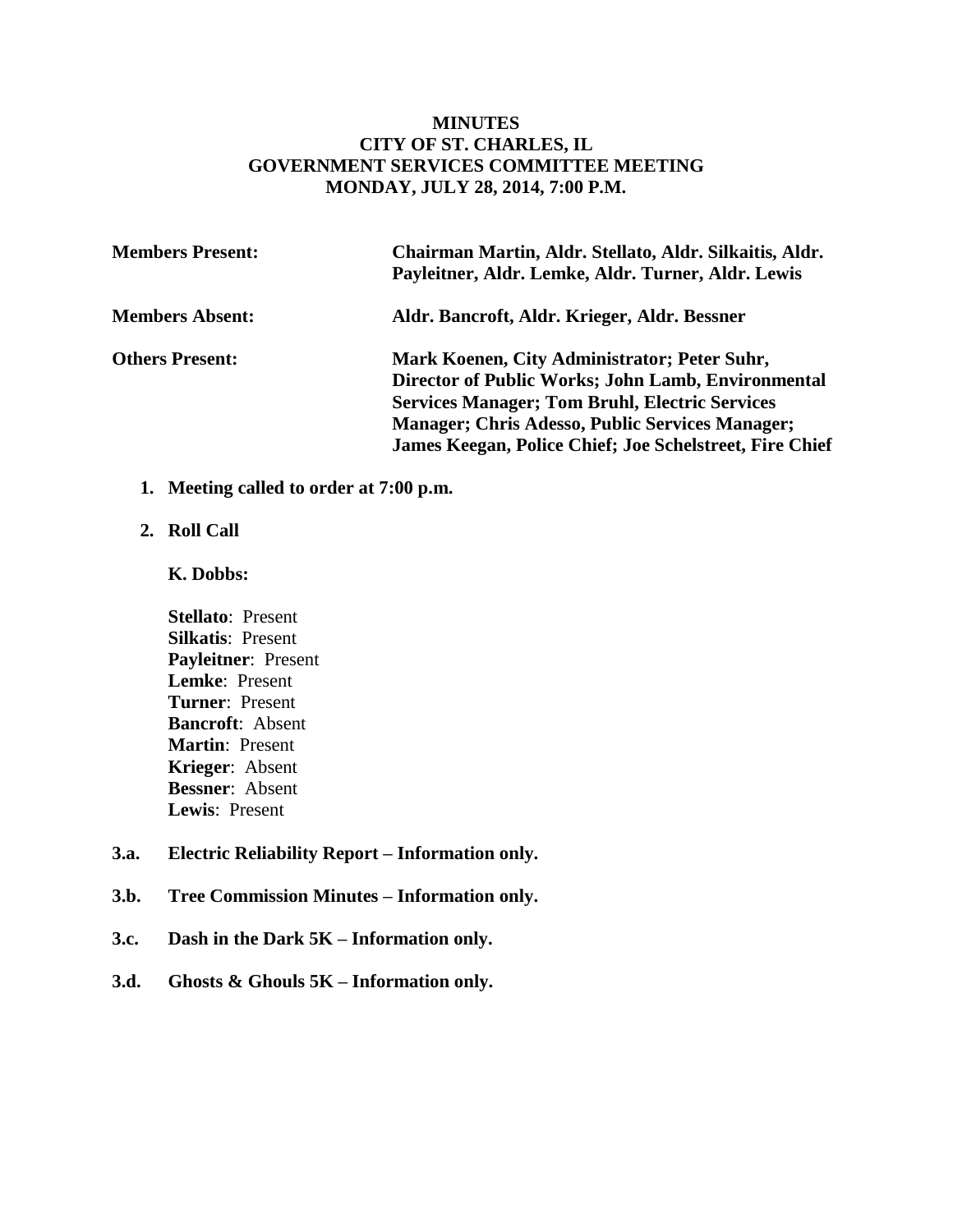## **4.a Recommendation for request for funding – 2014 Bob Leonard River Run/Walk and Kids Turtle Hurdle.**

**Mark Koenen presented.** There is information in your packet with regard to a race in St. Charles, the Bob Leonard River Run/Walk and Kids Turtle Hurdle. This is an event that has taken place for a number of years in the community. Last year, the City of St. Charles funded that in partnership with the St. Charles Park District. We shared the expense of \$2,500 with the St. Charles Park District to be a title sponsor. In speaking with the Park District Director most recently, the Park District is willing to share that expense with the City of St. Charles again this year, if in fact we are willing to move ahead with that and spend \$1,250 to share in that expense. There is information in your packet; Julie Farris is the spokesperson for the event this year, and she is here if you have any questions or comments.

Staff recommends we once again partner with the Park District and share in the Title Sponsorship role. This is an unbudgeted expense, so we would need to amend the budget.

**Aldr. Payleitner**: Is this a fundraiser event?

**Mr. Koenen**: Yes, it is.

**Aldr. Payleitner**: Are we worried about others asking for assistance?

**Mr. Koenen**: This is something we did last year; I don't know about prior years. But we did fund it last year so this is a practice they are asking us to consider this year as well.

**Aldr. Payleitner**: I'm talking about other organizations looking for us to be Title Sponsorships for their fundraising events; that's what I worry about.

**Mr. Koenen**: I can't think of any other offhand; we are a title sponsor for River Fest, but that is not a fundraising activity.

**Aldr. Lewis**: Do you have a breakdown of what the City's costs are for Police and Public Works?

**Mr. Koenen**: I don't have that with me, but I can get back to you.

No further discussion.

Motioned by Aldr. Turner, seconded by Aldr. Lemke. Approved unanimously by voice vote. **Motion carried**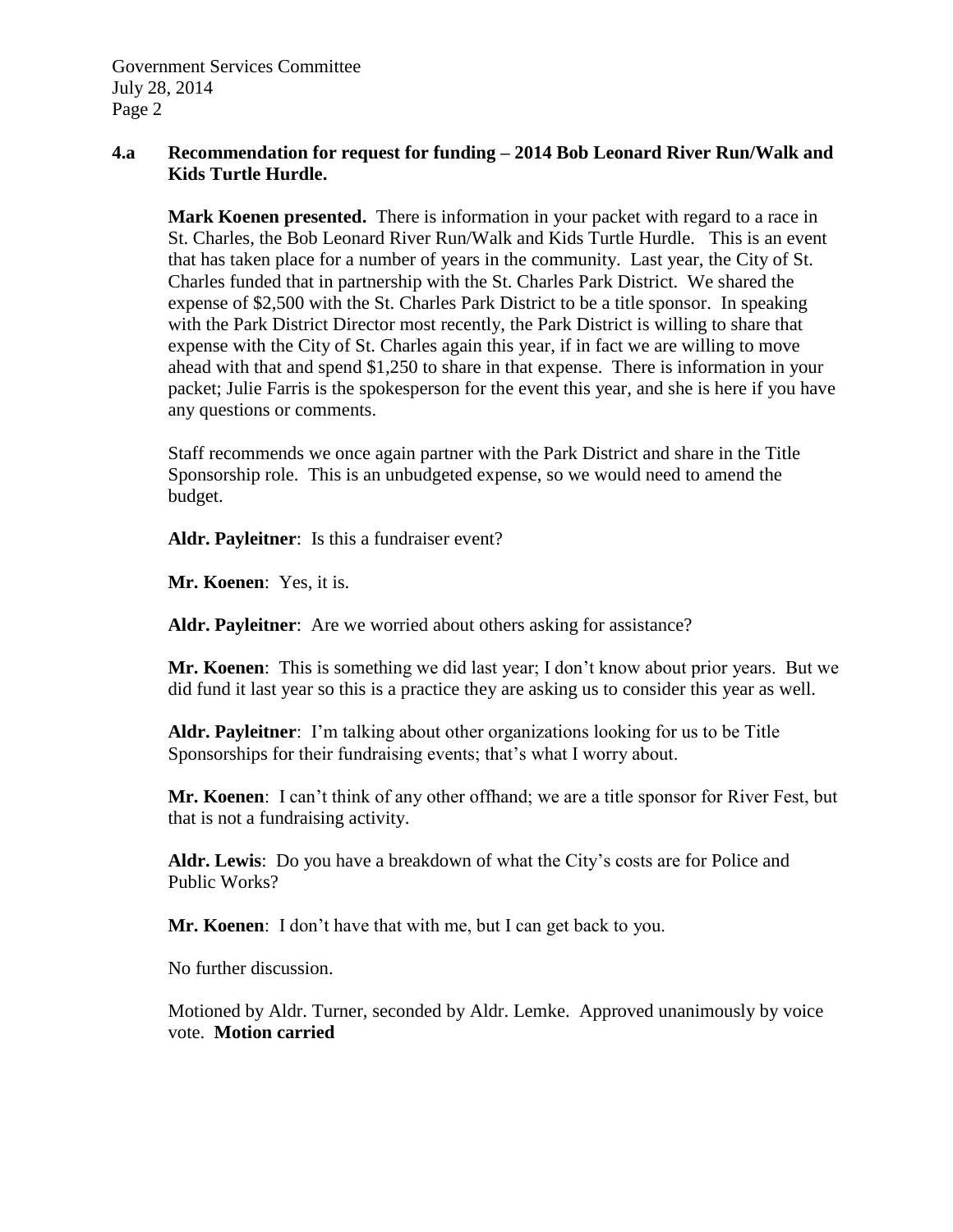# **5.a. Motion to Approve Request for Street and Parking Lot Closures and Use of Amplification Equipment for the 2014 St. Charles 12K of Christmas.**

**Deputy Police Chief Steve Huffman presented.** This is a motion to approve a request for street and parking lot closures and use of amplification equipment for the 2014 St. Charles 12K of Christmas. As you are aware, this event was presented to City Council on July 7 for approval. At that time, it was tabled because of concerns of the Tri-City Family Services Snowflake Shuffle being the same date and time as well as concerns over whether residents had enough time to respond to any concerns they might have had subsequent to the letter being sent out by Multi-Sport Madness.

We had determined that the Snowflake Shuffle for Tri-City Family Services is on December 6 at 9:00 a.m. The 12K of Christmas is proposed for December 6 from 8:30 to be completed by 10:30 a.m. The Snowflake Shuffle is in the Mill Creek Subdivision in Geneva. In reference to residents having enough time to voice their concerns about the race here in St. Charles, to my knowledge there have been six residents who responded to the letters, four responses were in support of the race, while two of the responses were simply requesting additional information. Multi-Sport Madness has informed me that not only will a portion of the proceeds from this race be donated to the St. Charles Fire Works Committee, but also they will be donating a portion of the proceeds to Tri-City Family Services. It is not their intent to take anything away from Tri-City Family Services for their fundraising event and through discussions they told me that the Snowflake Shuffle, which is 3.1 miles, attracts a different type of athlete than their 12K which is 7.5 miles. The request is for street closures are listed in your packet on December 6 from 5:00 a.m. to 10:30 a.m.

**Hallie Hudson, Tri-City Family Services, Geneva, IL**: I am the Development Associate and we wanted to state some concerns on behalf of the agency with regard to the other race. Tri-City Family Services is our 5K run/walk, a holiday inspired family friendly event that has been in operation since 2009. Since its beginning, the shuffle has grown by 100 persons per year and this year we are expecting over 800 runners. The majority of the participants are from the Tri-Cities Community, mostly based in Geneva. The event is the second largest revenue producing event for the agency. In 2013, the event netted over \$16,000. These proceeds directly benefit Tri-City Family Services and our event consistently takes place on the first Saturday of the month. Fundraising events such as the Snowflake Shuffle are integral to the functioning of the agency.

Due to the cutbacks in State and local funding, the agency is increasingly reliant on the revenue produced from fundraising events. Proceeds from the event enable our agency to continue providing affordable and accessible mental health and counseling services to teens, their families and community members across all income levels and ages. The Snowflake Shuffle is also a wonderful way to bring the community together. It's a safe event for families to come out and show their support for mental health and learn about our agency.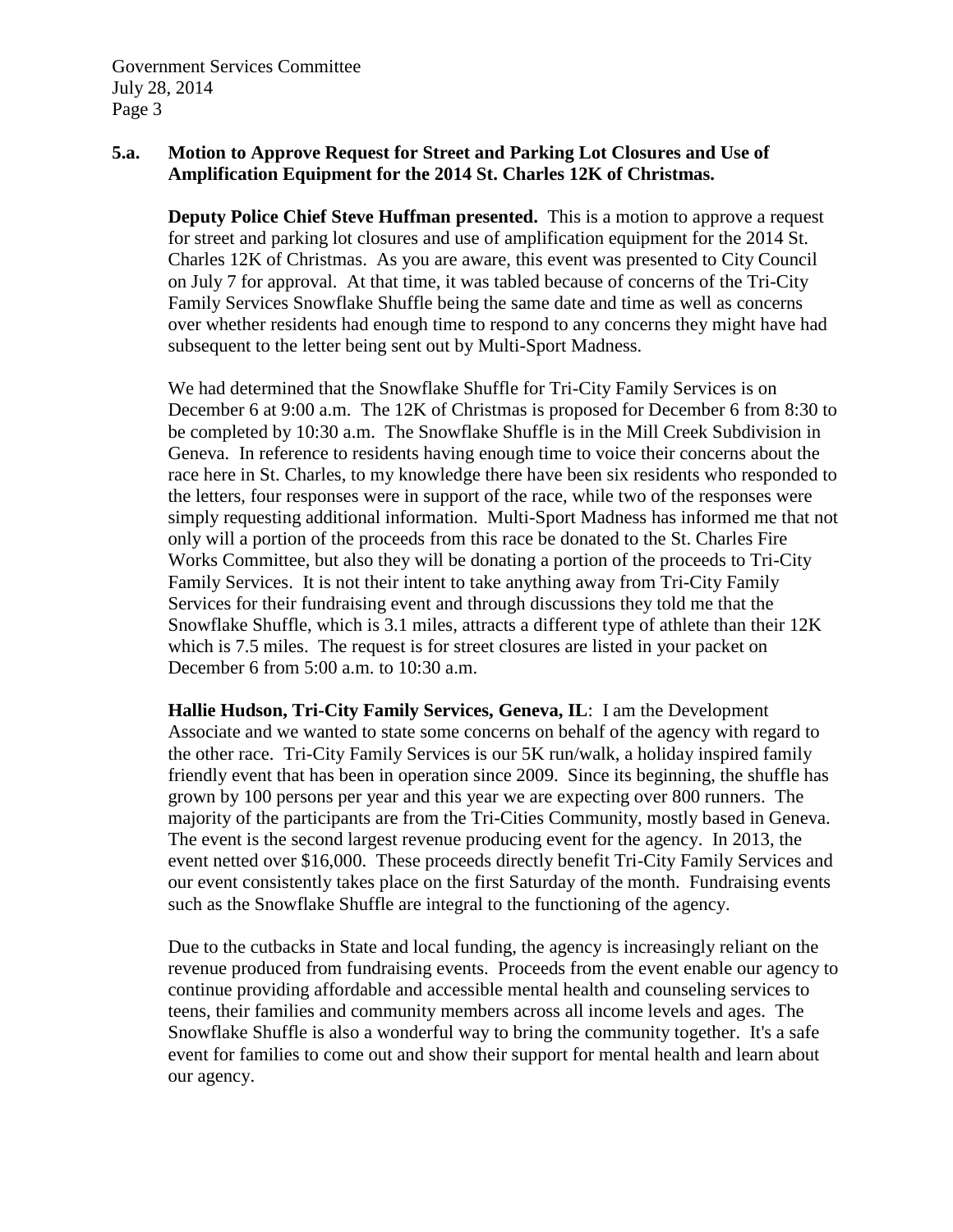> **Danny Delgado, Multi-Sport Madness, St. Charles**: We take these races and charitable contributions very serious and we understand their purpose. All of our marketing efforts with our races are geared toward the half marathon runners. We have a database of over 7,000 half marathon runners throughout Illinois and that is our focus.

The 12K is more than double the distance and we will continue focusing on the longer distance runner. My committee and I have spoken and completely understand Tri-City Family Services and the proceeds from both of our races, a portion will go to the Fireworks Committee to keep it a community benefited event. If we need to draw some of that to spread it to Tri-Cities for both of our races, we are willing to do that. Our intentions are not to take any money from their great cause.

**Aldr. Turner**: So you are marketing to a different set of runners than Tri-City.

**Mr. Delgado**: 100%. Our business is based on marathon runners.

**Laurie Jordsen, Forest Glen Court, St. Charles**: I am a volunteer at Tri-City Family Services in Geneva. Last year I helped with the Snowflake Shuffle, and while we are not a half marathon, we do bring families together on that day and Tri-City is about the family helping mental health and wellness. Although they are marketing to the half marathon runner, they will all be looking to our businesses as we look to our businesses to help us make donations and do advertising. If they also do that, we are then imposing on those businesses doubly. I realize they don't want to take away, but there is that hesitation.

**Aldr. Lewis**: Tri-City Family Services is a wonderful organization and St. Charles supports it heavily; every year the citizens of St. Charles distribute a couple hundred thousand dollars in funds to your organization.

I don't see a connection between the two, with your type of race in Geneva and the type of race they want to put on here in St. Charles. I'm just not seeing the connection and I'm comfortable with allowing Multi-Sport Madness to hold the 12K in St. Charles because of the amount of money through the years that the citizens of St. Charles have distributed to your organization.

**Ms. Jordsen**: We service almost 4,000 people; it is very expensive and we appreciate those donations.

**Mayor Rogina**: I agree whole heartedly with what Aldr. Lewis said. It's important to know that the City of St. Charles is a major benefactor to Tri-City Family Services. Furthermore, I had a conversation with the sponsor of the 12K and they will have everything cleared out by the time Christmas shopping begins. I think we should go on with the 12K race and these races can peacefully co-exist. I give my approval for the 12K race here in St. Charles.

**Chairman Martin**: Kristi, please call a roll.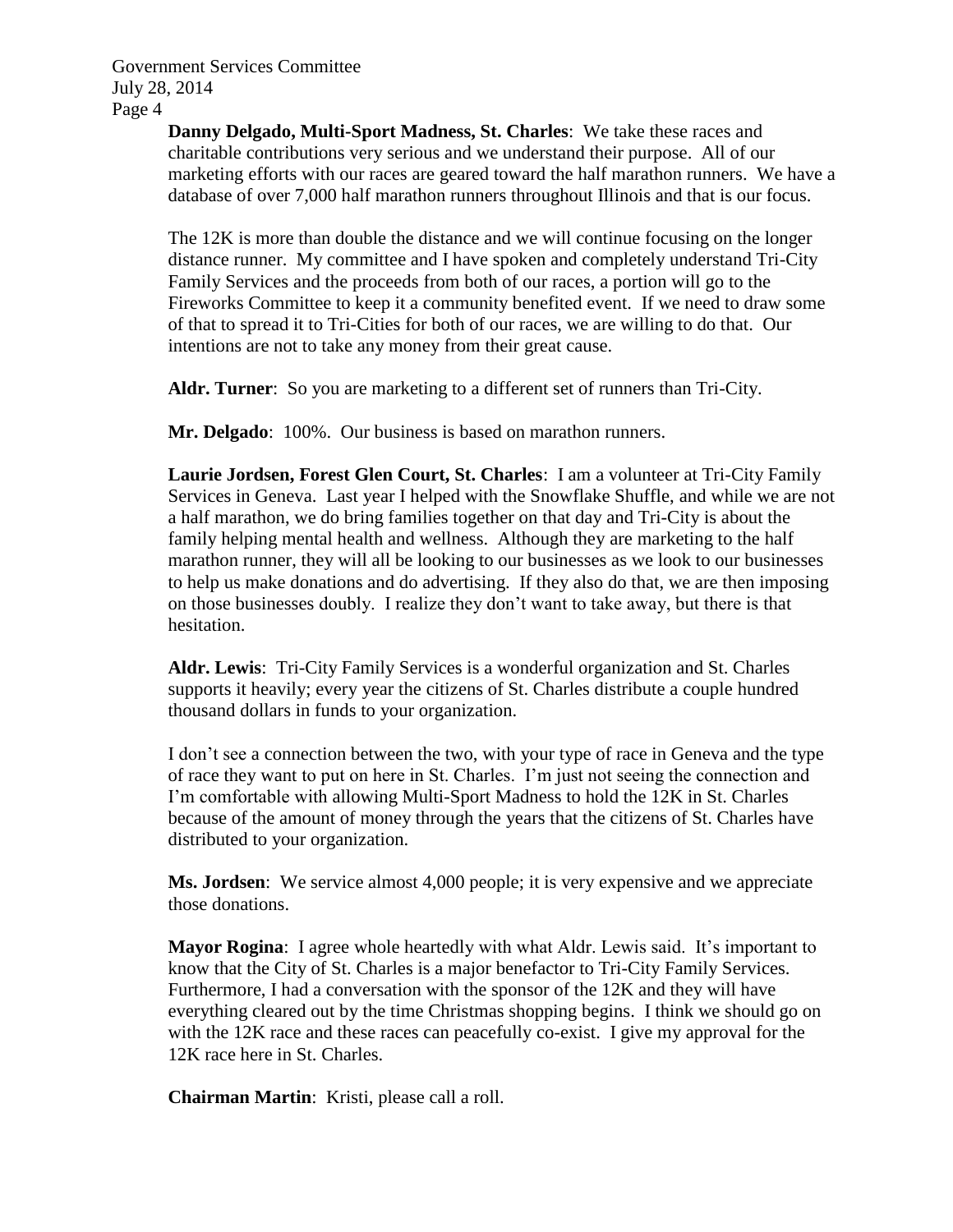#### **K. Dobbs**:

**Silkaitis**: Yes **Payleitner**: Yes **Lemke**: Yes **Turner:** Yes **Bancroft:** Absent **Krieger**: Absent **Bessner**: Absent **Lewis**: Yes **Stellato**: Absent – arrived at 7:26 p.m.

**Chairman Martin**: Kristi, when you bring this to Council, please do not send it as omnibus as there may be objections since we are missing four Council members.

No further discussion.

Motioned by Aldr. Silkaitis, seconded by Aldr. Payleitner. Approved unanimously by roll call vote. **Motion carried**

## **5.b. Recommendation to approve Use of Amplification Equipment and IDOT Resolutions for the Closure of Main Street (Rt. 64) from 6th Street to 2nd Avenue for Two High School Homecoming Parades.**

**Police Chief Jim Keegan presented.** This is a recommendation to approve the use of amplification equipment and an IDOT Resolution for the closure of Main Street from  $6<sup>th</sup>$ Street to  $2<sup>nd</sup>$  Avenue for two high school Homecoming parades. Both dates are going to use the route that I just indicated. North High School is asking to go on October 3 and they are going to go east to west, so the route will be the same, but the direction opposite of East High School who are asking to go September 19, west to east. Both schools want to finish closer to their origin.

Both parades are expected to last 30 minutes and will kick off promptly at 1:00 p.m. The difference from this year compared to last year is we moved the parades of Main Street in previous years to Illinois. Both schools have asked to move the parades back to Main Street.

**Aldr. Payleitner**: Have we ever proposed to split these costs with the School District?

**Deputy Chief Huffman**: I don't know the answer to that. I can check into it and it's a discussion for the future.

No further discussion.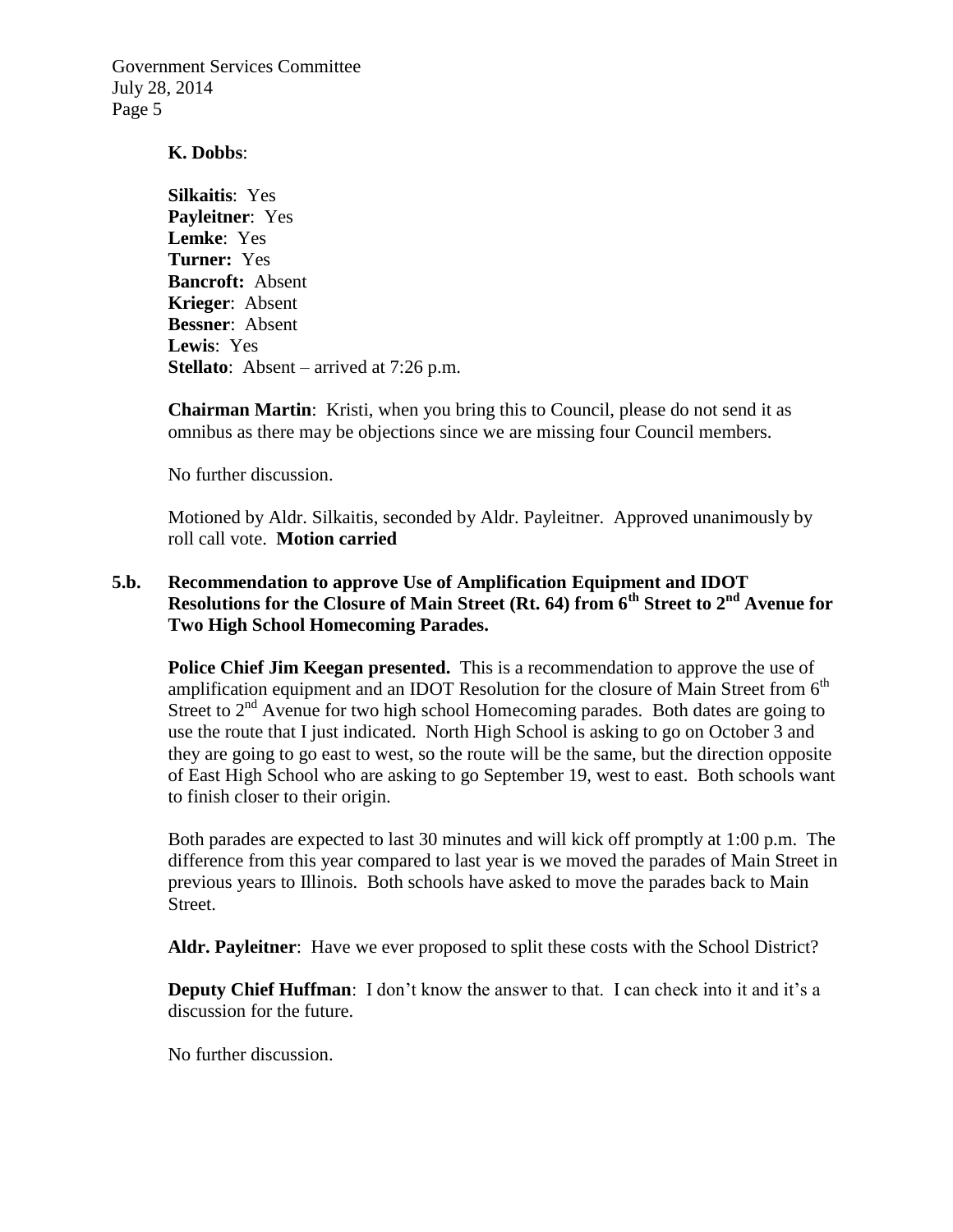Government Services Committee July 28, 2014

Page 6

Motioned by Aldr. Stellato, seconded by Aldr. Turner. Approved unanimously by voice vote. **Motion carried**

## **5.c. Recommendation to approve an Addition to the City of St. Charles City Code 10.40.044 – Residential Parking Only on School Days.**

**Police Chief Jim Keegan presented.** This is a recommendation to approve the addition to the City of St. Charles City Code for a residential parking ban on school days. This particular request comes from the Stuarts Crossing Subdivision which is located at Kirk and Foxfield. It's a similar arrangement and we have enacted this around some of the schools in town to include both East and North High School and Geneva High School. It exasperated itself over the winter months with the amount of snow fall and cold weather we had, some of the students were parking in the adjacent residential subdivisions. We worked with the HOA President, Mr. Gary Sebold, with our traffic unit. We not only consulted with the residents, but they took it to a vote at the Homeowners Association and it was unanimously approved that they ask the City to enact the parking ban which would take place from 9:00 a.m. to 1:00 p.m. on school days only.

**Aldr. Lewis**: In the future, could we have a map? I am not that familiar with the streets on the east side and a map in the packet that would be very helpful.

No further discussion.

Motioned by Aldr. Silkaitis, seconded by Aldr. Stellato. Approved unanimously by roll call vote. **Motion carried.**

# **5.d. Recommendation to Approve Changes to the City of St. Charles City Code 10.40.040 – No Parking Places Designated – Prohibited Parking, Exhibit 33.**

**Police Chief Jim Keegan presented.** This is a recommendation to approve changes to the City of St. Charles City Code, Section 10.40.040, No Parking Places Designated, Prohibited Parking. This request comes from the Fox Run Apartment Complex. The street in question is Walnut Drive. As many of you are aware, Walnut is an "L" shaped street that runs from  $19<sup>th</sup>$  Street, loops to the west and then south all the way to Oak. Currently both sides are marked no parking, the apartment complex itself has a parking lot behind the new McDonalds on the far north end of the property where the rental office is. It is a very long walk for some of the residents.

The complex has done work over the years on parking regulations and other improvements. Our traffic unit did go out to do a traffic study and talked to the residents affected. By lifting this ban on the west side curve, it will enable the residents to use that for parking. It would be 1,000 foot stretch from Prairie northbound and will end before the radius of the turn, so it won't affect Fire Department vehicles or Police responders. It will also help out the single family homes there that they can have visitors without having the parking bans in affect.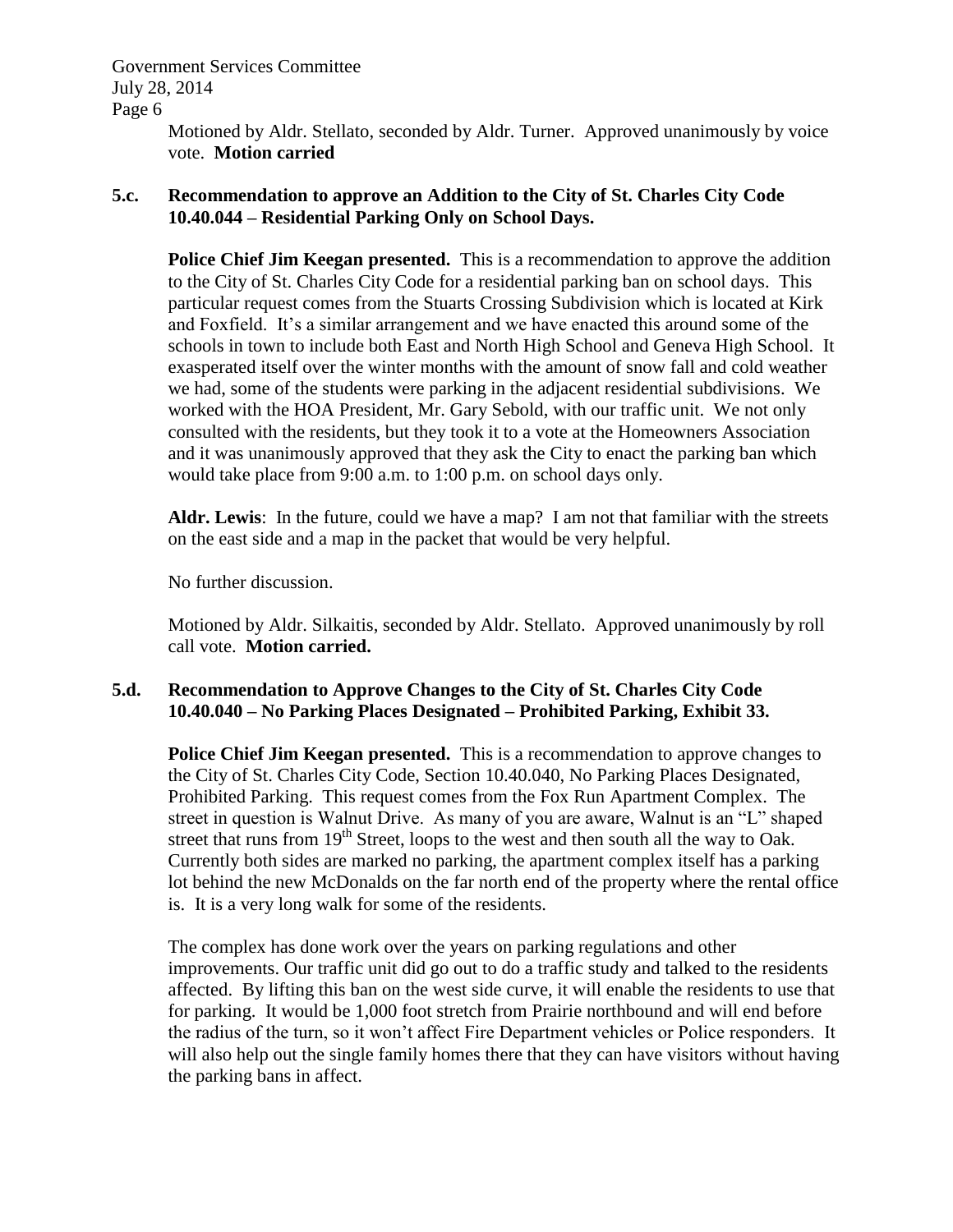No further discussion.

Motioned by Aldr. Turner, seconded by Aldr. Payleitner. Approved unanimously by voice vote. **Motion carried.**

# **5.e. Recommendation to Approve Changes to the City of St. Charles City Code Exhibit PL-H 10.40.010 – Municipal Parking Lot "H".**

**Police Chief Jim Keegan presented.** This is a recommendation to approve changes to the City of St. Charles City Code under Parking Lots. This covers the "H" Lot which is on the west side of the river, bounded by Carroll Towers and Salerno's. This particular City lot was just restriped and the changes before you are indicated in the memorandum. We added two spaces with the restriping.

No further discussion.

Motioned by Aldr. Silkaitis, seconded by Aldr. Stellato. Approved unanimously by voice vote. **Motion carried.**

## **5.f. Recommendation to Approve School Resource Office Agreement for School Year 2014-2015.**

**Police Chief Jim Keegan presented.** This is a recommendation to approve the School Resource Officer Agreement between District 303 and the City of St. Charles. This is an annual contract; it will run the school year, approximately August 20, 2014 through June 8, 2015. The contract itself discusses staffing, economics and logistics. There are no substantial changes from the previous year.

No further discussion.

Motioned by Aldr. Stellato, seconded by Aldr. Silkaitis. Approved unanimously by voice vote. **Motion carried.**

### **5.g. Recommendation to Approve a Restated Intergovernmental Agreement for Tri-City Police Records.**

**Police Chief Jim Keegan presented.** This is a recommendation to approve a Restated Intergovernmental Agreement for Tri-City Police Records. As you are aware, the City of St. Charles uses a consolidated dispatch agency called Tri-Com. That historically has been used by the Tri-Cities to include, Geneva, Batavia and St. Charles. In 2007, we changed to a different records management system vendor and within the last year, two additional municipalities not only joined Tri-Com, but they have been added to our records management system, those communities being Elgin and Sugar Grove. We initially added both those communities on the current contract language, and per the advice of counsel from the Tri-Cities and Tri-Com, they have asked that we review the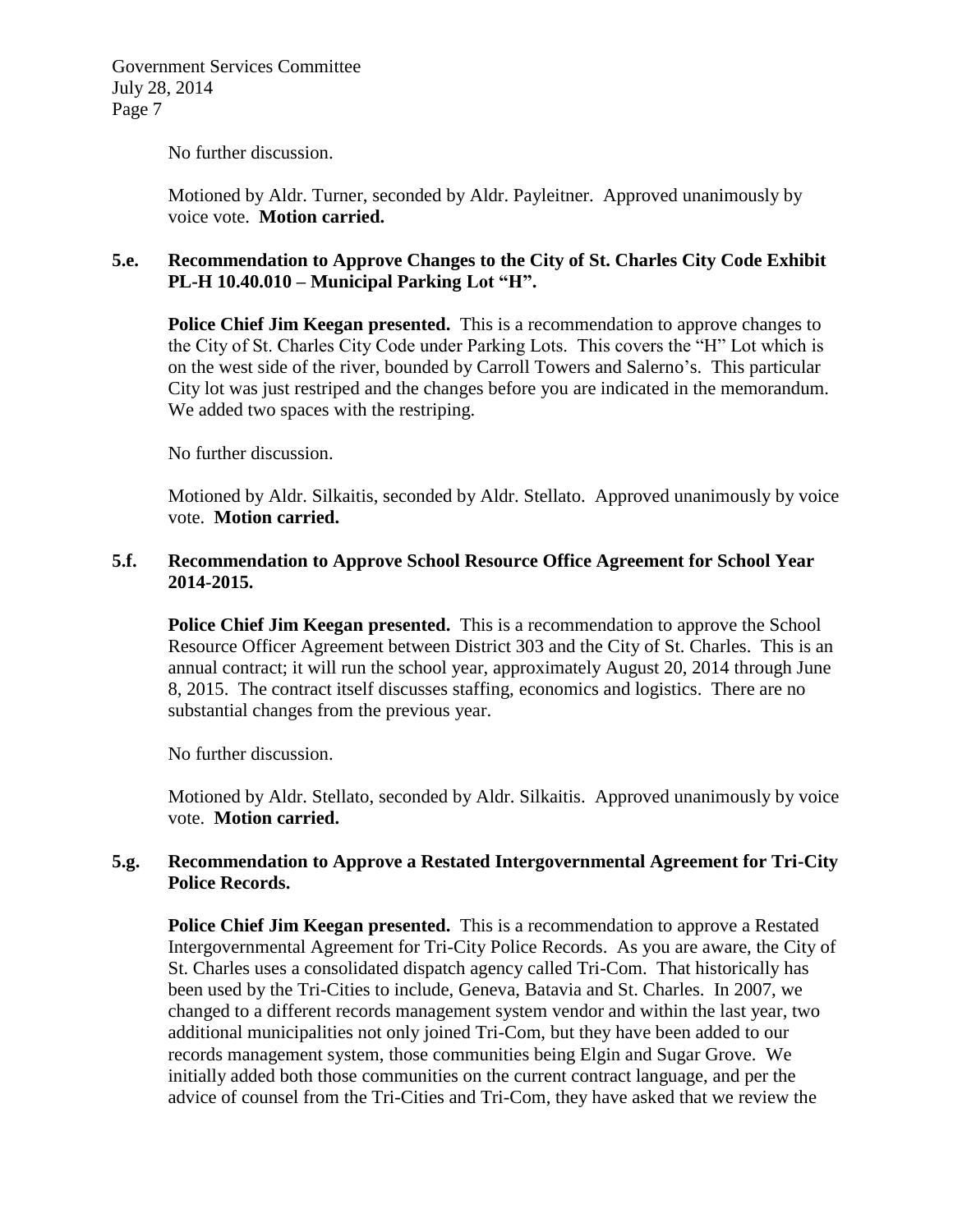Government Services Committee July 28, 2014

Page 8

contract in its entirety and amend the previous version. There are no substantial changes to the agreement in place.

No further discussion.

Motioned by Aldr. Turner, seconded by Aldr. Lemke. Approved unanimously by voice vote. **Motion carried.**

## **5.h. Recommendation of an Ordinance Amending Title 5 "Business License and Regulations," Chapter 5.08 "Alcoholic Beverages," Section 5.08.010 "Definitions" of the St. Charles Municipal City Code (Intoxication).**

**Deputy Police Chief Steve Huffman presented.** This is a recommendation to approve an Ordinance amending Title 5, "Business License and Regulations", Chapter 5.08, "Alcoholic Beverages," Section 5.08.010 "Definitions" of the St. Charles Municipal City Code (Intoxication).Over the last several months, we have been engaging meetings with the Class B and Class C License holders in St. Charles in an attempt to do something about the illegal activity that has been taking place, i.e. bar fights, public urination, disturbances, etc. In meeting with the license holders, we discussed the codes that are already in place for harboring an intoxicated person and serving alcohol to an intoxicated person. The question came up from the bar owners as to what the definition of intoxicated is. In talking with them, the only definition they have is what they received through Bassett training, which basically was falling off a bar stool, slurring words. Obviously that definition was inadequate to our needs because by the time they are falling off a bar stool they are way past intoxicated. We worked with Legal Counsel in trying to find a working definition of intoxicated and founded a definition through jury instruction that was provided and affirmed by the Illinois Supreme Court.

That definition basically says that a person is intoxicated, when as a result of drinking alcoholic liquor there is an impairment of his or her mental or physical facilities so as to diminish the ability to think and act with ordinary care. This definition came from a case where there was a drunken bar fight and stabbing. We feel this definition will not only provide us with an education piece for the bar owners, but will also help us in enforcing the codes of harboring intoxicated persons and prohibited sales to an intoxicated person.

Aldr. Turner: Are the bartenders going to be trained in this? It seems as though this could be very subjective.

**Deputy Chief Huffman**: It can be. Unfortunately intoxication as a legal definition is subjective because it's not quantitative as to how intoxicated they are. One thing that really backs us up is the education piece we are going to provide to the bar owners. We aren't training them; it's going to come in the form of education material that we are putting together. By way of example, if a 150 lb. man consumes "x" number of beers in a specific amount of time, this is what his level of intoxication should be. We are also going to talk to bar owners about watching the number of drinks that their servers are giving people and watching the actions they display.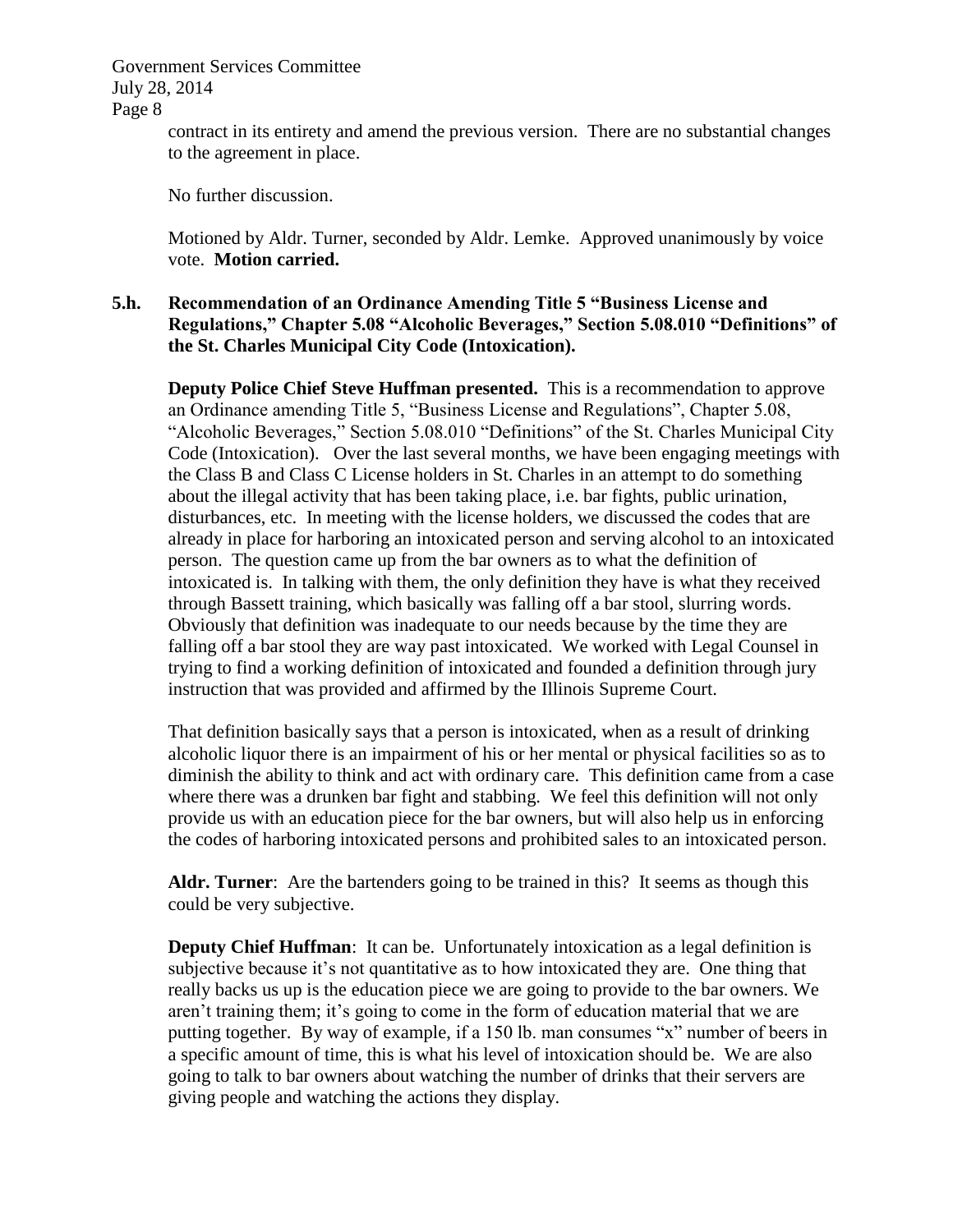**Chairman Martin**: Will the suspect be subject to a blood test?

**Deputy Chief Huffman**: It would depend on what we were investigating from a Police point of view. Typically, no; if an officer writes a ticket for public intoxication, the officer is basing his belief that the person is intoxicated based on the officer's experience and training. They will go back to a person's actions, words and balance. We want the servers and bar owners to recognize when a person has had enough and not serve them anymore.

**Aldr. Lewis**: How do we make sure this information gets in the hands of the actual servers?

**Deputy Chief Huffman**: We are building relationships with the bars, they want to cooperate with us, they want to stop the shenanigans that are going on inside and outside their bar as well because it's bad for business and it can affect their liquor license.

**Aldr. Lewis**: In your mind, do you think there would be any benefit in Bassett training being done by our Police Department vs. several different agencies?

**Deputy Chief Huffman**: We have discussed that, and we are aware of police agencies that do provide Bassett training. We would have to determine that through more discussions because it is a tax on the resources that we have at the Police Department, so it's something we would have to look at.

No further discussion.

Motioned by Aldr. Turner, seconded by Aldr. Lemke. Approved unanimously by voice vote. **Motion carried.**

# **5.i. Recommendation of an Ordinance Amending Title 5 "Business License and Regulations," Chapter 5.08 "Alcoholic Beverages," Section 5.08.090, 5.08.100, 5.08.110 and 5.08.130 of the St. Charles Municipal City Code (Class E-7 License).**

**Deputy Police Chief Steve Huffman presented.** This is a Recommendation of an Ordinance Amending Title 5 "Business License and Regulations," Chapter 5.08 "Alcoholic Beverages," Section 5.08.090, 5.08.100, 5.08.110 and 5.08.130 of the St. Charles Municipal City Code (Class E-7 License). Blue Goose Market came to us requesting consideration for the creation of an E-7 Liquor License. This would provide the opportunity for Class A and A2B License holders which are Blue Goose, Costco, Meijer, businesses of that nature so they can host catered events where beer and wine would be served for consumption on the premises by patrons.

The intent of the proposed license is to provide the opportunity for distributors, for example beef distributors for Blue Goose Market to allow the customers to sample such products before purchasing inside the store, and it also gives the opportunity for Blue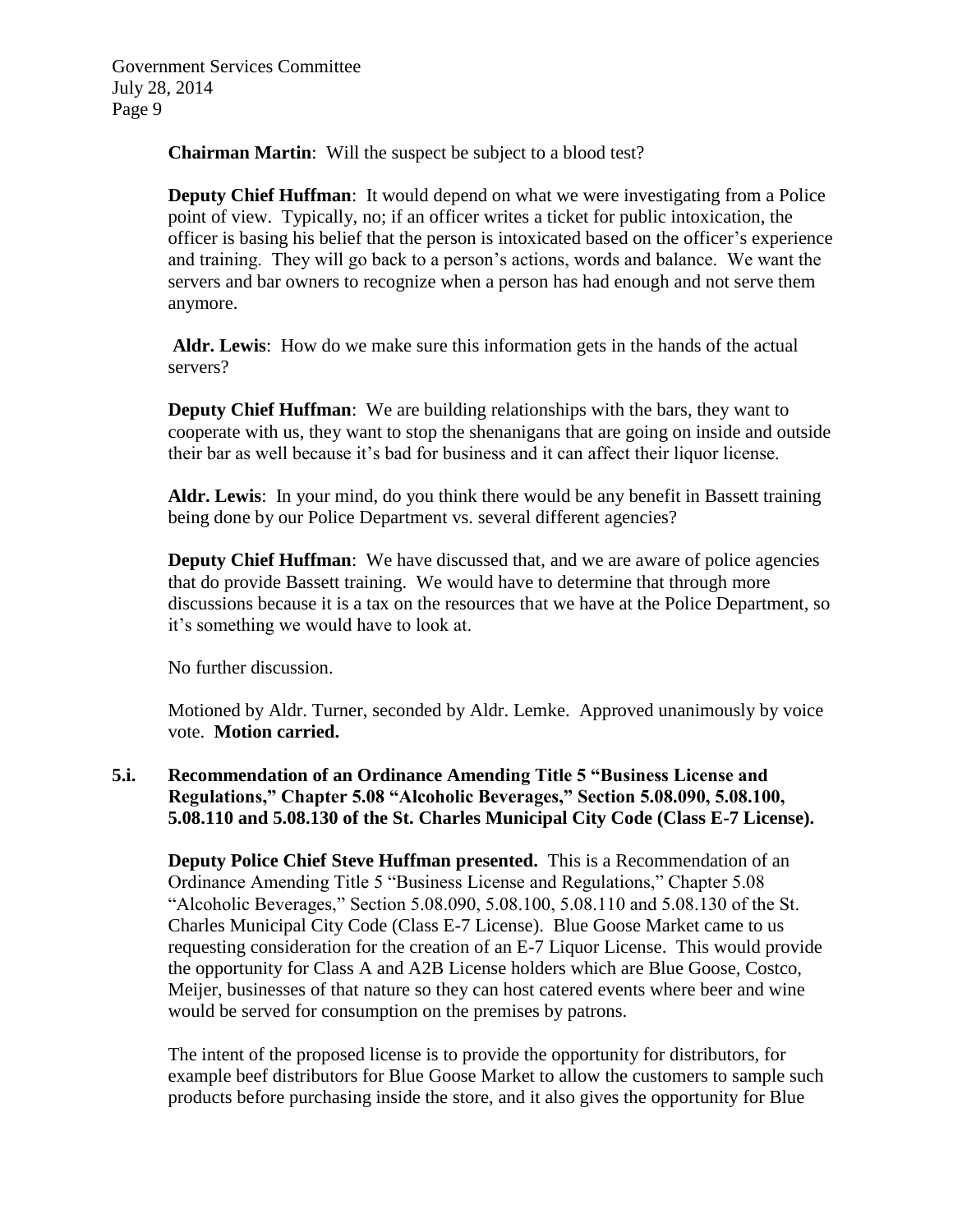Goose Market and other stores to participate in community events in that same way. Staff and legal counsel has created the language for the proposed E-7 License. Before I get to the highlights of that, Paul Lencione from Blue Goose Market would like to say a few words about what his intent is in the creation of this license.

**Paul Lencione, 300 S. Second Street, St. Charles**: Thank you for the opportunity to come before you and talk to you. The idea is that we have a lot of festivals, and we do a good job at putting a lot of people Downtown, with the idea being that the local business people should figure out how to connect with those people. That's what I'm trying to do; put together a family environment where I can offer things that I do for the seasons. If we are approved and I can do it the way we intend, we would call it Harvest Homecoming Fest, with the idea being to come and sample the great seasonal harvest foods that we do, display some of our culinary excellence, show some of the new things we are bringing into our store. We would like to create amazing meals, and provide the opportunity to serve them the way you would at home which would include a class of wine or a beer and show off our pairing skills. We would like to show off the full range of our culinary skills and find a good way to communicate with a earn business from the people we bring Downtown for Scarecrow Festival in this case.

**Aldr. Turner**: Right now, no more than four E-7 Licenses can be issued to you in one year. Why don't you just get a temporary Class E License?

**Deputy Chief Huffman**: The parking lot would be considered off premise for the Blue Goose's current A2 License. In order to host a catered event, there has to be a temporary license issued. An E-2 License would allow them to do this in their parking lot, however, and E-2 License would have to be hosted by another B or C License holder, so it gets complicated.

The E-7 Temporary License cannot be issued more than four times in a calendar year issued to one business, so they can only do this four times a year. The way our code is written, an E-7 License is the way for the Blue Goose to accomplish having an outdoor catered event.

**Aldr. Turner**: What is the main difference between and temporary and a permanent?

**Deputy Chief Huffman**: Temporary licenses are issued for one day. Permanent license is just that, permanent. For each event, the Blue Goose would have to apply for a new E-7 License which would go to the Liquor Commission, Committee and Council.

**Chairman Martin**: How are you going to monitor dispensing beer and wine?

**Deputy Chief Huffman**: At the time of application, we discuss with the applicant what type of food they will be serving, they have to serve more food than beer and wine. In addition to that, it is the Chief of Police's discretion to assign a certain number of officers for the duration of that event to monitor behavior and make sure no minors are being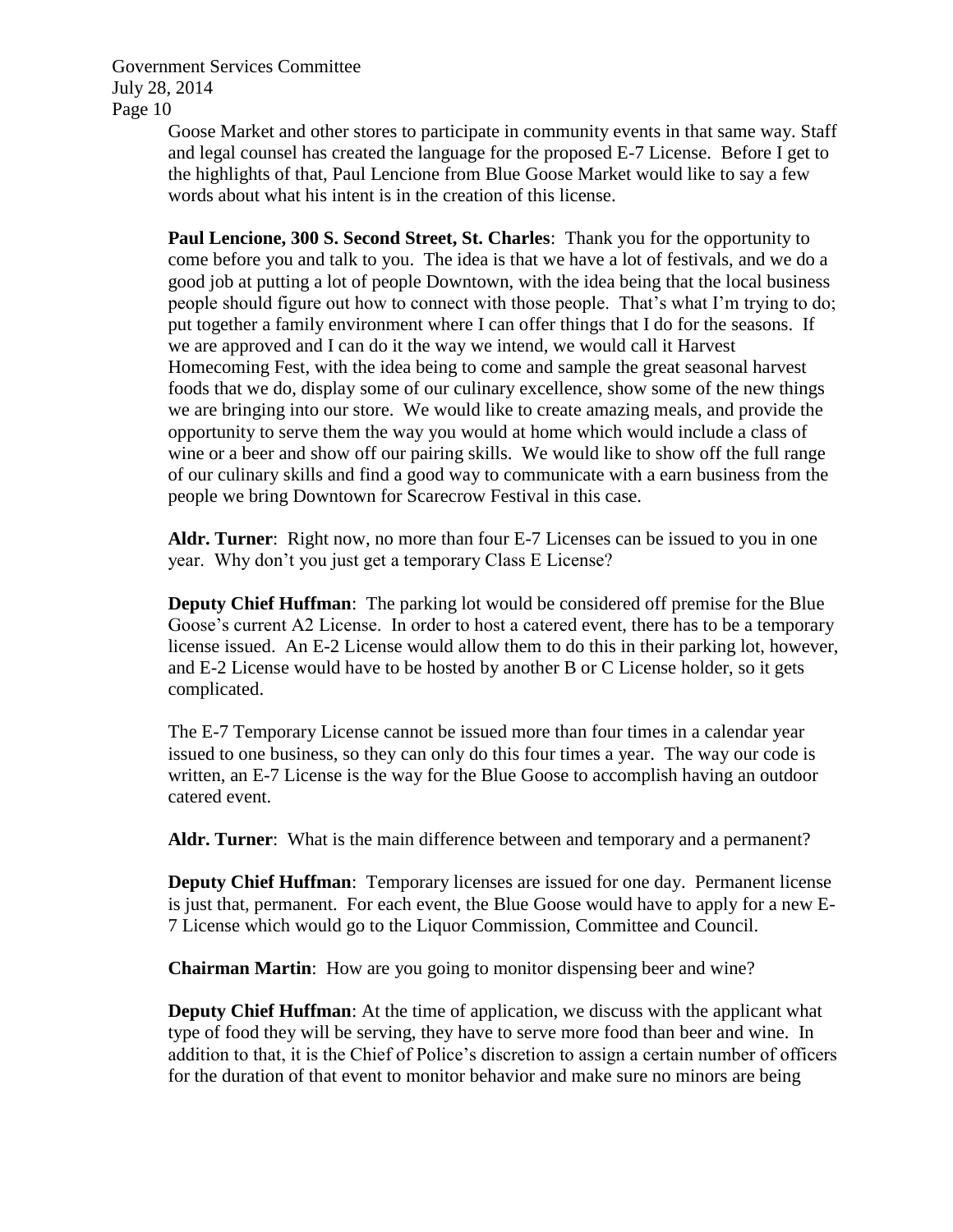> served, but to make sure all the rules are being followed, including food being predominant over alcohol.

**Aldr. Silkaitis**: How are you going to control underage drinking? Will whoever is going to be serving it checking?

**Deputy Chief Huffman:** With the E-7, all the regulations in place for current E Licensing are still in place for E-7, which includes wristbands, roping off the premise, Bassett certified liquor supervisors.

**Aldr. Stellato**: Paul, I know you have been serving packaged liquor for a long time, so I'm assuming there has never been a violation?

**Mr. Lencione**: No.

**Aldr. Lewis**: Paul, how large of a tent do you envision for this? How many people?

**Mr. Lencione**: We are working through that now. We want to take only the center bay of our parking lot, which is about 16 parking spaces. It won't hurt ingress and egress and won't cause any traffic flow problems. When you look at the layout, we are looking at nine booths, with one dedicated to beer and one dedicated to wine; maybe less than that depending on how we do our pairings. There is going to be a lot of food out there. There is no question that food will predominate the event.

**Aldr. Lewis**: Did you say there is a possibility of music?

**Mr. Lencione**: No, none. I don't want to compete with the festival, I want to take a cool spin on showing what we are good at. Music and entertainment aren't part of that. We are about culinary experiences.

**Chairman Martin**: Kristi, please call a roll.

**K. Dobbs**:

**Silkaitis**: Yes **Payleitner**: Yes **Lemke**: Yes **Turner:** Yes **Bancroft:** Absent **Krieger**: Absent **Bessner**: Absent **Lewis**: Yes **Stellato**: Yes

**Chairman Martin**: Kristi, when you bring this to Council, please do not send it as omnibus as there may be objections since we are missing three Council members.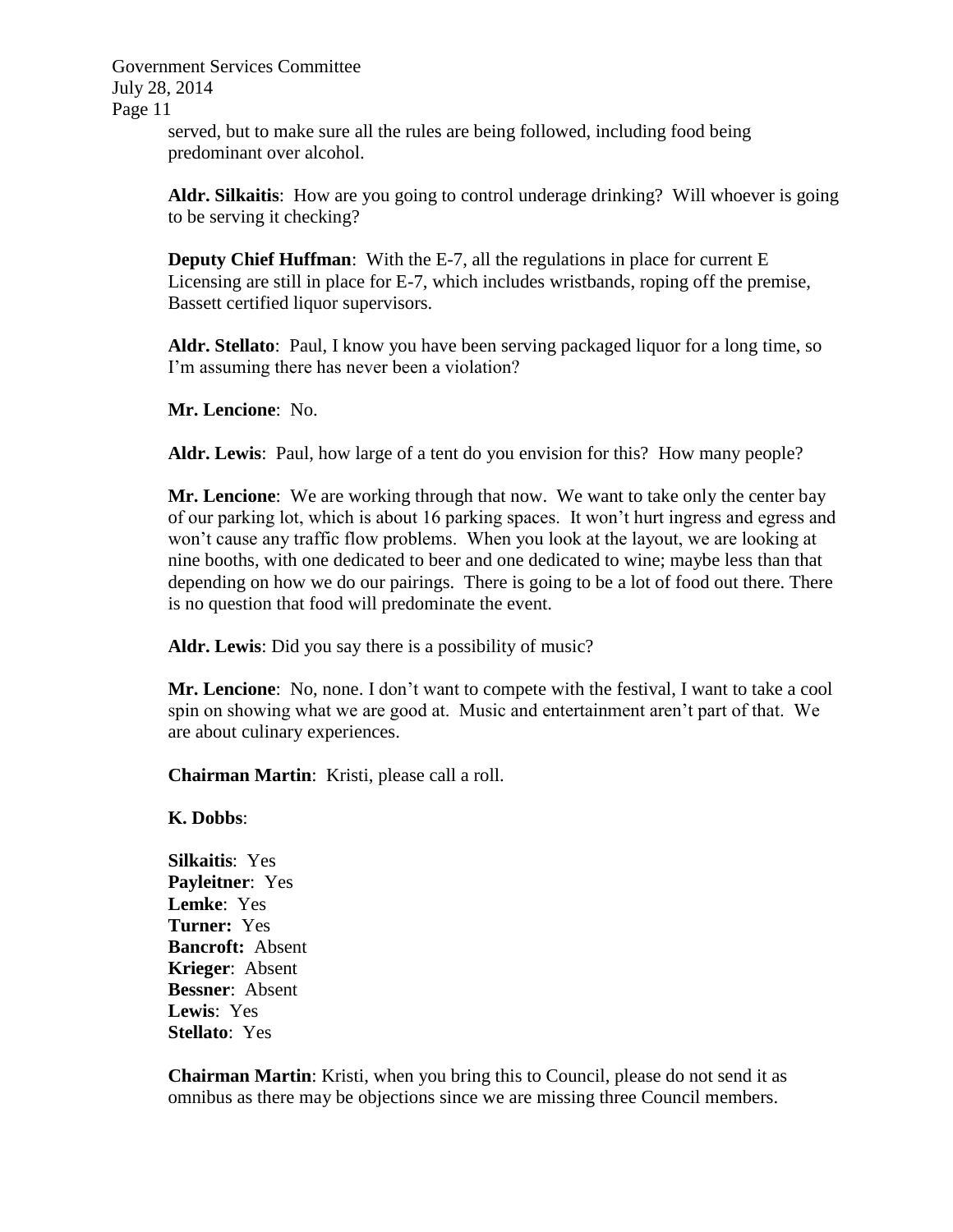No further discussion.

Motioned by Aldr. Turner, seconded by Aldr. Lemke. Approved unanimously by roll call vote. **Motion carried.**

## **6.a. Recommendation to approve IDOT Resolution Authorizing the use of Motor Fuel Tax Funds for payments on IL Rt. 64 Contract No. 62195.**

**Peter Suhr presented.** This is a house keeping item in regard to finalizing the payment for the work performed on IL Rt. 64. The Illinois Department of Transportation requires the City to approve a Resolution appropriating the expenditures of Motor Fuel Tax (MFT) dollars for items related to the project. This item is for the 62195 Contract which includes the improvements from  $7<sup>th</sup>$  Avenue to Dunham Road. Item 6.b is for the 62410 Contract which includes the improvements from Dunham Road to the East Corporate Boundary.

Both of the final contract amounts were lower than the original contract, specifically \$45,000 or 6% less for the first contract and about \$66,000 or 9% less than the second contract.

If there are no questions, staff recommends approval of the IDOT Resolutions for both Contract No. 62195 and Contract No. 62410 in the amounts specified in your packet.

No further discussion.

Motioned by Aldr. Stellato, seconded by Aldr. Silkaitis. Approved unanimously by voice vote. **Motion carried.**

## **6.b. Recommendation to approve IDOT Resolution Authorizing the use of Motor Fuel Tax Funds for payments on IL Rt. 64 Contract No. 62410.**

**Peter Suhr presented.** Discussion on item 6.b is included above in item 6.a.

No further discussion.

Motioned by Aldr. Stellato, seconded by Aldr. Silkaitis. Approved unanimously by voice vote. **Motion carried.**

# **6.c. Update regarding the move of the Jones Law Office to Langum Park.**

**Peter Suhr presented.** In April 2014, this Committee approved the move of the Jones Law Office from its current location at the Dunham Hunt House to Langum Park, for a total estimated cost of \$73,000. We are here tonight to give you a project update for information only. Over the past few months, staff has been working diligently to solidify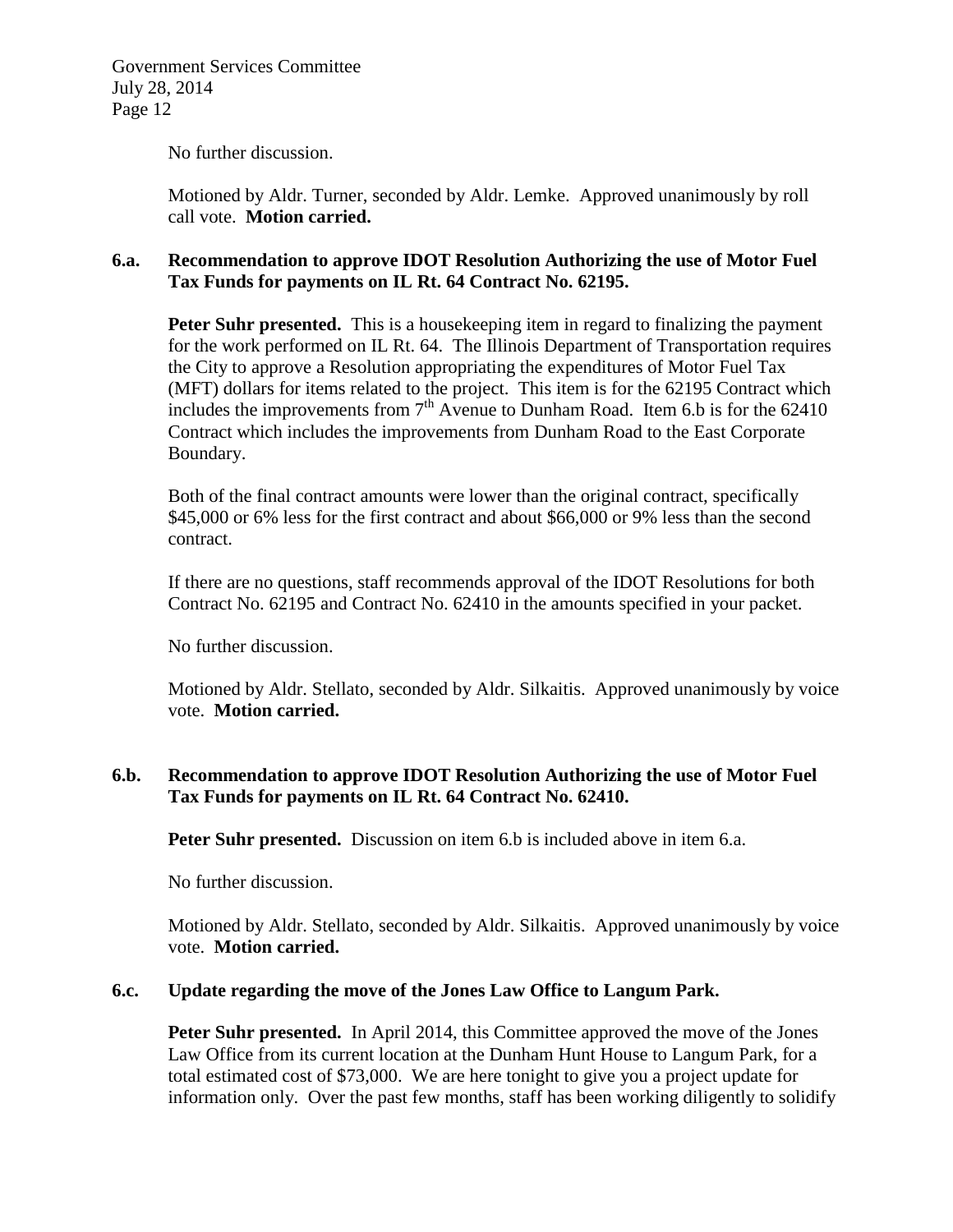> a contract to have this building moved; this includes the cost to move the structure, the relocation of utility wires as we move it down the street, the restoration of the Dunham Hunt Property and also the preparation of the Langum Site including some sidewalks and the concrete pad for the Law Office to sit on.

> I am pleased to share with you tonight that at this time, it appears we will be able to do all this for the estimated cost of \$73,000. The Jones Law Office will be relocated to the southern portion of the park. We are planning on putting in a sidewalk, and the building will sit on a concrete pad close to the parking along Deveraux Way. Over the next few weeks, we will begin preparing the Langum Park site for the move. We are scheduled to move the building the week of August 25. We know this will be of some interest, so we will update you on the specific date and time of the move. The Farnsworth Mansion Group, led by Kim Malay is planning on having a Rededication Ceremony on the property on September 20, so everything will be complete by that date.

Kim Malay is in the audience if you have any questions about the Rededication Ceremony, and I would be happy to answer any questions you have about the project.

**Kim Malay, 526 S. 16th Street**: I'm representing the Camp Kane Heritage Foundation. Being that the Jones Law Offices moved to Camp Kane, we felt it appropriate that the foundation look at the overall objective of the entire site. We will be working with the Daughters of the American Revolution, the Heritage Center and Preservation Partners to help maintain the Jones Law Office.

We felt it appropriate to do a rededication of Camp Kane because the  $153<sup>rd</sup>$  Anniversary is September 18, and we want to call attention to the history of the Camp as well. The City agreed to rededicate and bring it back to Camp Kane, so this will make that official. Over the next 18 months, we will put up monument walls to the members of the  $8<sup>th</sup>$ Illinois and  $17<sup>th</sup>$  Illinois Calvary as well as many of the abolitionists that were in this community.

We will be presenting that plan to you in a few months, but we did want to make you aware of the rededication and hope you can attend.

**Aldr. Payleitner**: When we first voted on moving the building, it was our understanding that Pat Pretz was going to organize a fundraising group that would take care of the maintenance of it; I understand that fell through. What is going to happen now?

**Ms. Malay**: We asked if the City would like us to take part in that and we all agree that it would be a perfect opportunity for us as well.

Aldr. Payleitner: So you will be taking the maintenance as your responsibility?

**Ms. Malay**: The DAR, Preservation Partners and the Camp Kane Heritage Foundation will be working on the maintenance aspect of that. The Heritage Center will be working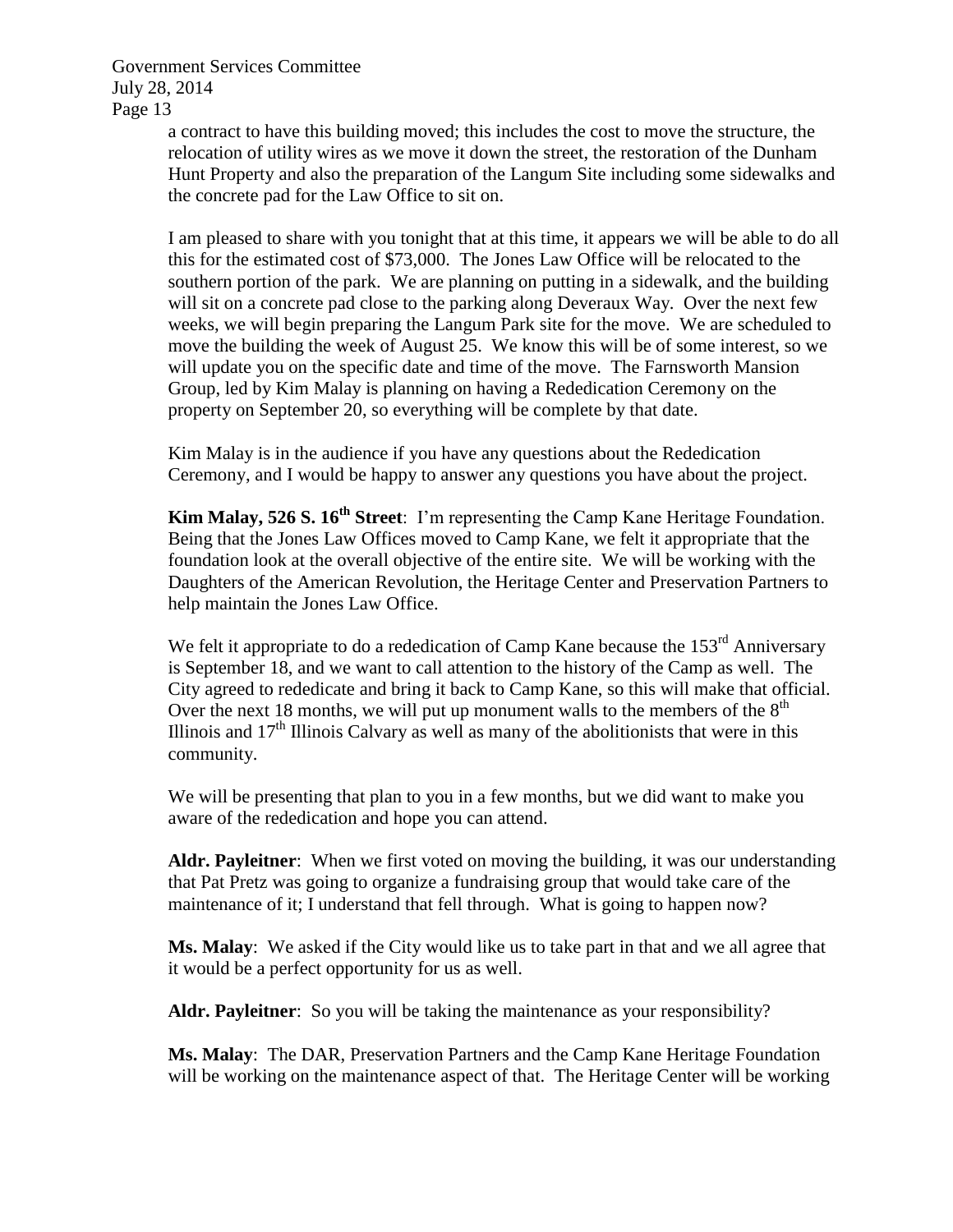> on doing the showcasing of the Law Office, and the other organizations will too. We do plan on having tours and raising funds.

**Aldr. Payleitner**: I sit on the Heritage Center Board and it was our understanding that we weren't giving you any financial support.

**Ms. Malay**: That's correct; you are not. The Heritage Center is NOT giving any financial support; it would strictly be the other three entities. Actually, right now, just the two because we don't have verification on Preservation Partners.

Mr. Suhr: We do have some stakes in the ground at the site with some ribbons at each corner of the building, so if you want to drive by, you will see exactly where it is placed on the site. If you have any questions, please give me a call.

No further discussion.

Motioned by Aldr. Turner, seconded by Aldr. Silkaitis. Approved unanimously by voice vote. **Motion carried.**

### **6.d. Recommendation to approve Paving Contract with Geneva Construction Company for Campton Hills Road Asphalt Overlay Project.**

**Peter Suhr presented.** This is a recommendation to waive the formal bid procedure and approve a contract with Geneva Construction to perform asphalt paving work along Campton Hills Road. Two years ago, the Village of Campton Hills, along with Kane County, identified a project of a much larger scale along Campton Hills Road in an area that the City of St. Charles owns. Last month, they completed the bid process on that project through IDOT. Geneva Construction was the low bidder to extend the project into the City limits of St. Charles and address maintenance issues along Campton Hills Road.

The point where the project is going to terminate is a few hundred feet to the east of Happy Hills Road. We believe by participating in this project, we will be able to extend some of that repair work towards the east to the frisbee golf entrance, which will address serious maintenance concerns for the Public Works Department.

If there are no questions, staff recommends waiving the formal bid procedure and approving a contract with Geneva Construction Company in the amount of \$35,000.

No further discussion.

Motioned by Aldr. Turner, seconded by Aldr. Lemke. Approved unanimously by voice vote. **Motion carried.**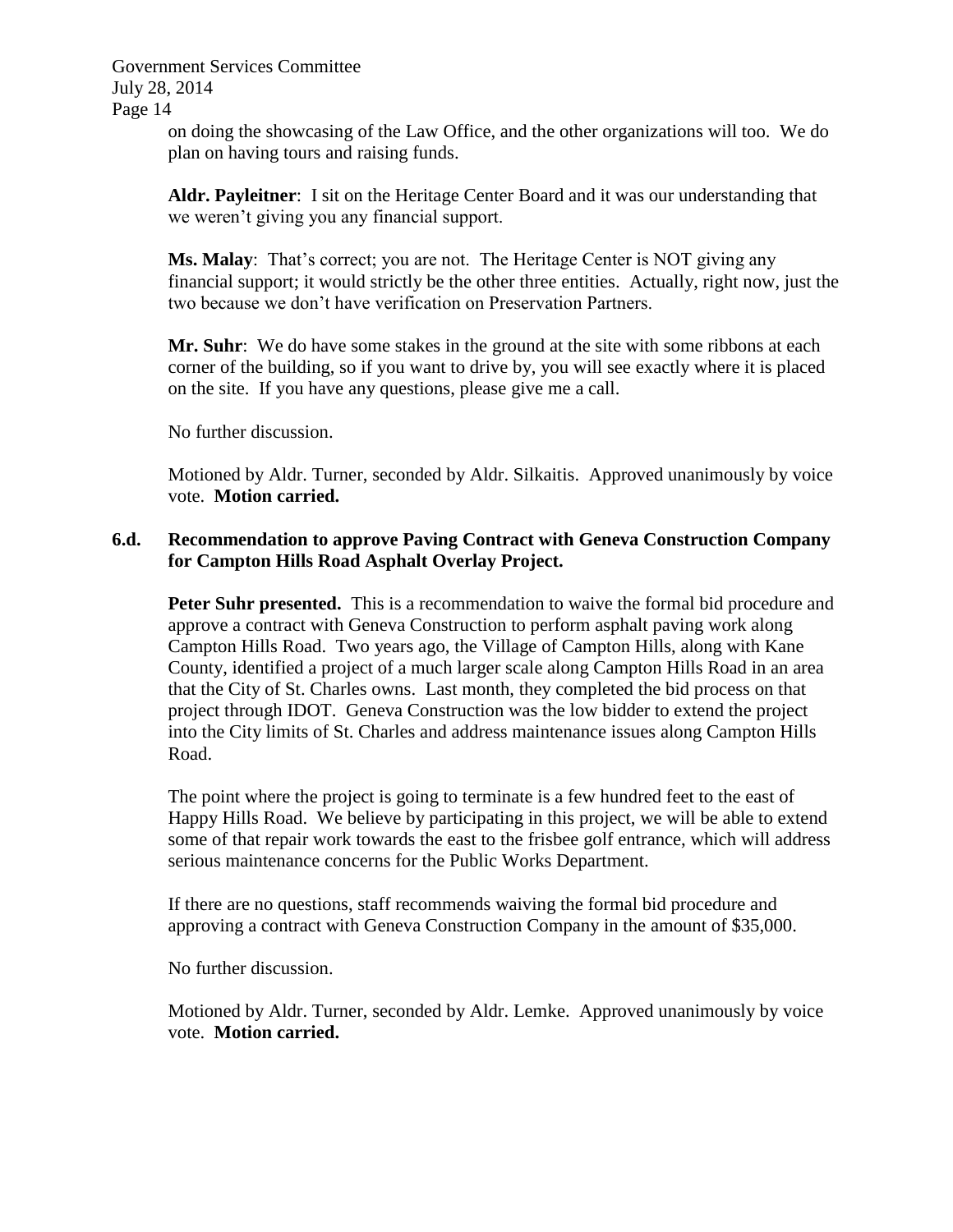#### **6.e. Recommendation to approve Repairs to the East and West Parking Decks.**

**Chris Adesso presented.** The east parking deck was built in 1980 and the west parking deck on First Street is considerably newer. As part of routine maintenance, the Public Works Department engaged a professional parking engineer to do an examination of both facilities this winter when some maintenance concerns came up due to the extreme cold, specifically the expansion joints on the west parking deck.

As part of that investigation, the engineer identified several maintenance deficiencies on both parking decks. Nothing emergent, just normal items like expansion joint sealants, wear plates, etc. The Public Works Department budgeted for a repairs project and we issued an RFP to four qualified contractors that believe can perform the work. The result of that RFP came back favorable and the low bidding contractor is J. Gill & Company; their bid was approximately \$87,000 to do all the work we have identified for both facilities.

If there are no questions, Staff recommends approval of repairs to the East and West Parking Decks in the amount of \$87,000 and issue a Purchase Order to J. Gill & Co.

No further discussion.

Motioned by Aldr. Lemke, seconded by Aldr. Turner. Approved unanimously by voice vote. **Motion carried.**

## **6.f. Recommendation to Approve Termination of Purchase Order with Six Underground Construction Company for Directional Boring Services.**

**Tom Bruhl presented.** This is a recommendation to terminate a Purchase Order that we awarded in May to a new contractor who was the low bidder. Subsequently, they have gone out of business and are no longer performing that work.

No further discussion.

Motioned by Aldr. Turner, seconded by Aldr. Lemke. Approved unanimously by voice vote. **Motion carried.**

### **6.g. Recommendation to approve Purchase Order with Archon for Directional Boring Services.**

**Tom Bruhl presented.** As a follow-up to item 6.f, this is to award the Purchase Order to Archon who was the second low bidder for Directional Boring Services. Bids for this project were in the spring, and Archon was the second lowest bidder. We asked Archon if they would hold their pricing from the bid and they said yes. They also have a three year package which saves us the administrative expense of starting a new contractor and going out for bid.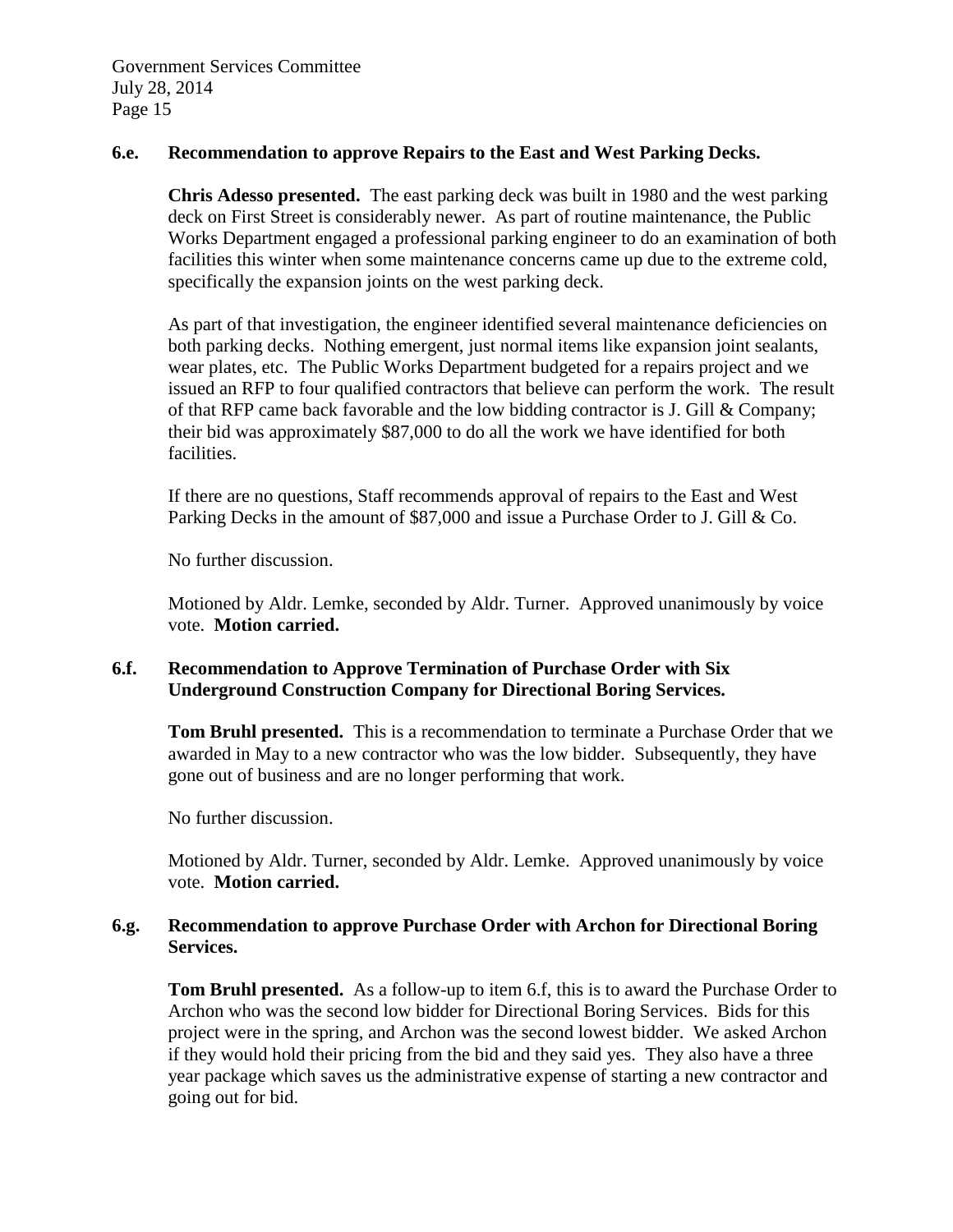> Staff recommends approving a three year contract with Archon starting in FY 14-15 in the amount of \$375,000 which is the exact amount that was on the Six Underground Contract.

No further discussion.

Motioned by Aldr. Stellato, seconded by Aldr. Silkaitis. Approved unanimously by voice vote. **Motion carried.**

## **6.h. Recommendation to approve Change Order Nos. 7 and 8 for the Biosolids Building Construction Project.**

**John Lamb presented.** This first item is a recommendation to approve Change Order Nos. 7 & 8 for the Biosolids Project. The items are listed on the attachment. Change Order amounts will be taken out of the project contingency and be included in the low interest loan that is funding the project.

No further discussion.

Motioned by Aldr. Lemke, seconded by Aldr. Stellato. Approved unanimously by voice vote. **Motion carried.**

# **6.i. Recommendation to Reject Bids for the 5th Avenue Water Main Replacement Project.**

**John Lamb presented.** This is a recommendation to reject bids for the 5<sup>th</sup> Avenue Watermain Project. Staff, along with Trotter and Associates went out to bid on June 1 and we only received one bid, in an amount that was 64% over the budgeted amount. Therefore, staff is asking the bid be rejected and we will go out to bid again in late fall/early winter, anticipating a better bidding environment and also allow us to provide a more favorable schedule for the project.

Therefore, staff recommends the bid be rejected. Are there any questions?

**Aldr. Lemke**: Do you see any risks of watermain breaks during the winter?

**Mr. Lamb**: The reason this project is being undertaken is because this area has a history of watermain breaks. Unfortunately winter conditions are something that we can't do anything about. Hopefully we can get through one more winter and make it to next year.

**Aldr. Lemke**: What about the possibility of doing it in two segments?

**Mr. Lamb**: Since we are directional boring, there are a lot of costs for mobilization, so it all done at once is more favorable. Trotter & Associates has already talked to the other contractors who did not bid on the job to address some of the concerns as to why they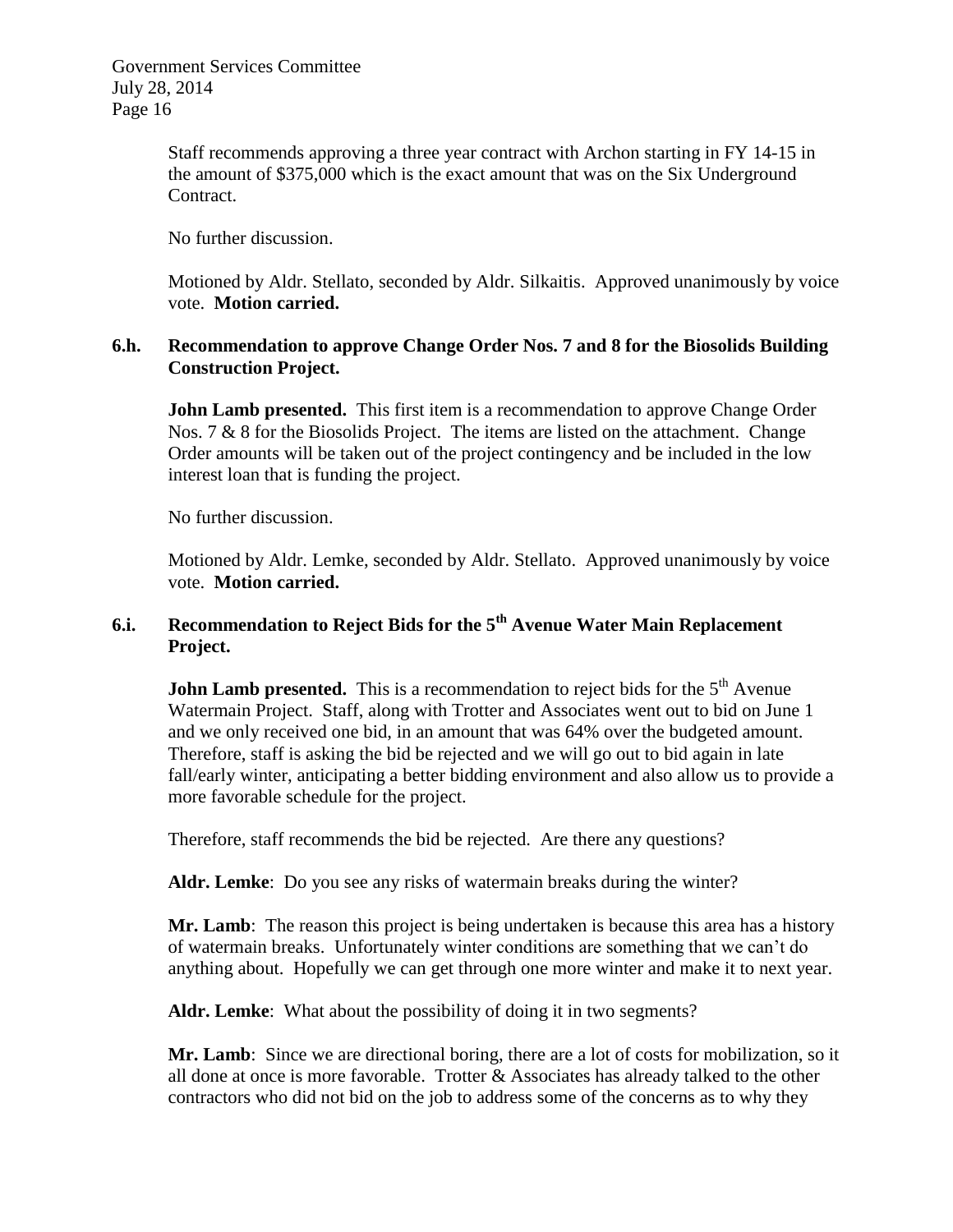Government Services Committee July 28, 2014

Page 17

didn't bid and discovered the schedule can be modified, as well as looking at Value Engineering on the project that would help bring the costs down.

No further discussion.

Motioned by Aldr. Stellato, seconded by Aldr. Silkaitis. Approved unanimously by voice vote. **Motion carried.**

## **6.j. Recommendation to Amend Ordinance No. 2014-M-14, Ordinance Authorizing City of St. Charles to Borrow Funds from the Public Water Supply Loan Program.**

**John Lamb presented.** Council recently passed an Ordinance for our Loan Program with the EPA. Unfortunately there was a slight mistake in the language that the EPA caught. Since we are a Home Rule Community, we had to change a sentence in the Ordinance.

Staff is asking for approval to amend the Ordinance as stated.

No further discussion.

Motioned by Aldr. Lemke, seconded by Aldr. Stellato. Approved unanimously by voice vote. **Motion carried.**

## **7.a. Presentation of Accredited Status for the St. Charles Emergency Management Agency.**

**Fire Chief Joe Schelstreet presented.** This evening we are here to recognize a significant achievement for our Emergency Management Agency. Illinois Emergency Management Agency Director Jonathan Monken is here to present Mayor Rogina with Verification of Award of Accredited Status for the St. Charles Emergency Management Agency. We are one of 23 communities in the entire State of Illinois to achieve this.

In order to do so, we had to comply with the requirements outlined in the Illinois Emergency Management Agency Act and specific criteria in Title 29. These requirements include the establishment of a paid EMA organization, completion of our Emergency Operations Plan and an exercise of the plan, among other requirements, some of which include the NIMS Training that Council is in the process of completing.

The documentation review is a significant part of our application process and it takes hundreds of hours of work and participation of all departments within the City and of course we very much appreciate the support of the Council. I would like to point out that all members of our Emergency Management Agency are part time, so all of the hours they have put in are on a part time basis so this is a very significant with not one full time member participating in that; I am very proud of this group.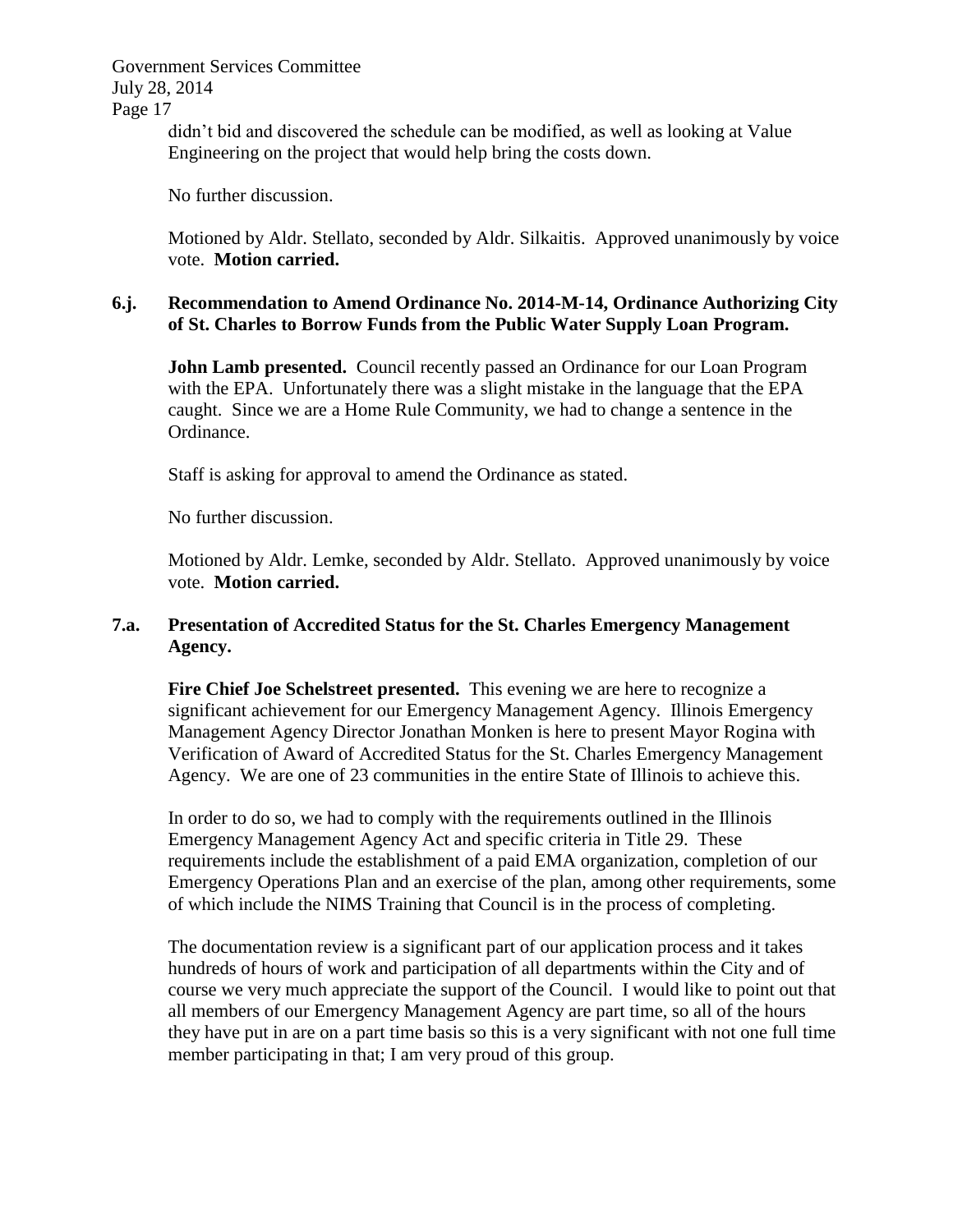> **Director Jon Monken**: Thank you for the opportunity to be here; this is a great occasion and as the Chief mentioned accurately, out of the 1,100 municipalities in the State of Illinois, fewer than 3% are accredited. In the 11 disasters that have been declared at the State level in the last five years, you can tell the difference between Cities, Municipalities and Counties that have prepared, and those who haven't. Ultimately, the people who paid the price one way or the other are the citizens. This dedication deserves the recognition it is receiving today; it is a significant milestone that speaks to the forward thinking direction of the City as well.

> This accounts for all phases of Emergency Management, including the preparedness component, making sure you are training everyone from the general citizens to the students to make sure we are prepared for response, recovery of those communities that can take years depending on the severity of the impact and then also the mitigation to make sure that we are staving off the effects of any future disasters. All those things are what St. Charles came together as a City, working with County partners and the State to make sure they are prepared to do it. This is with great pleasure and pride that I'm here to present this today. I would like to present this plaque which is a Certificate of Accreditation from the Illinois Emergency Management Agency which certifies the City of St. Charles has demonstrated compliance with criteria for accreditation pursuant to 20ILCS3305 in the Illinois Emergency Management Agency Act and the Illinois Administrative Code Title 29, Emergency Services, Disaster and Civil Defense, Part 301 and is therefore granted Accreditation for the period of October 1, 2014 through September 30, 2016, subject to the terms of Accreditation Maintenance as set forth by the Illinois Emergency Management Agency. Signed, Jonathan E. Monken, Director, Illinois Emergency Management Agency.

**Mayor Rogina**: Mr. Monken is correct; disasters can happen anywhere. The fact that we took the time to prepare in case that awful situation happens, the citizens of our City know we are going to do everything possible if a disaster does strike. I'm proud of all you Emergency Management folks who are there at our beck and call to help us out; I really appreciate it and our Council appreciates it.

No further discussion.

### **7.b. Recommendation to Approve a Resolution Authorizing the Mayor and the City Clerk of the City of St. Charles to Approve the Award of a 2015 Chevrolet Tahoe to Currie Motors Fleet and Sell Replaced Fire Vehicle #1939.**

**Fire Chief Joe Schelstreet presented.** This is a request to purchase a 2015 Chevrolet Tahoe; this is a replacement vehicle and is a budgeted expense. Bids were taken through as PC Joint Processing and Currie Motors was the successful bidder.

Staff recommends approval of the purchase of the 2015 Tahoe in the amount of \$33,120.88.

No further discussion.